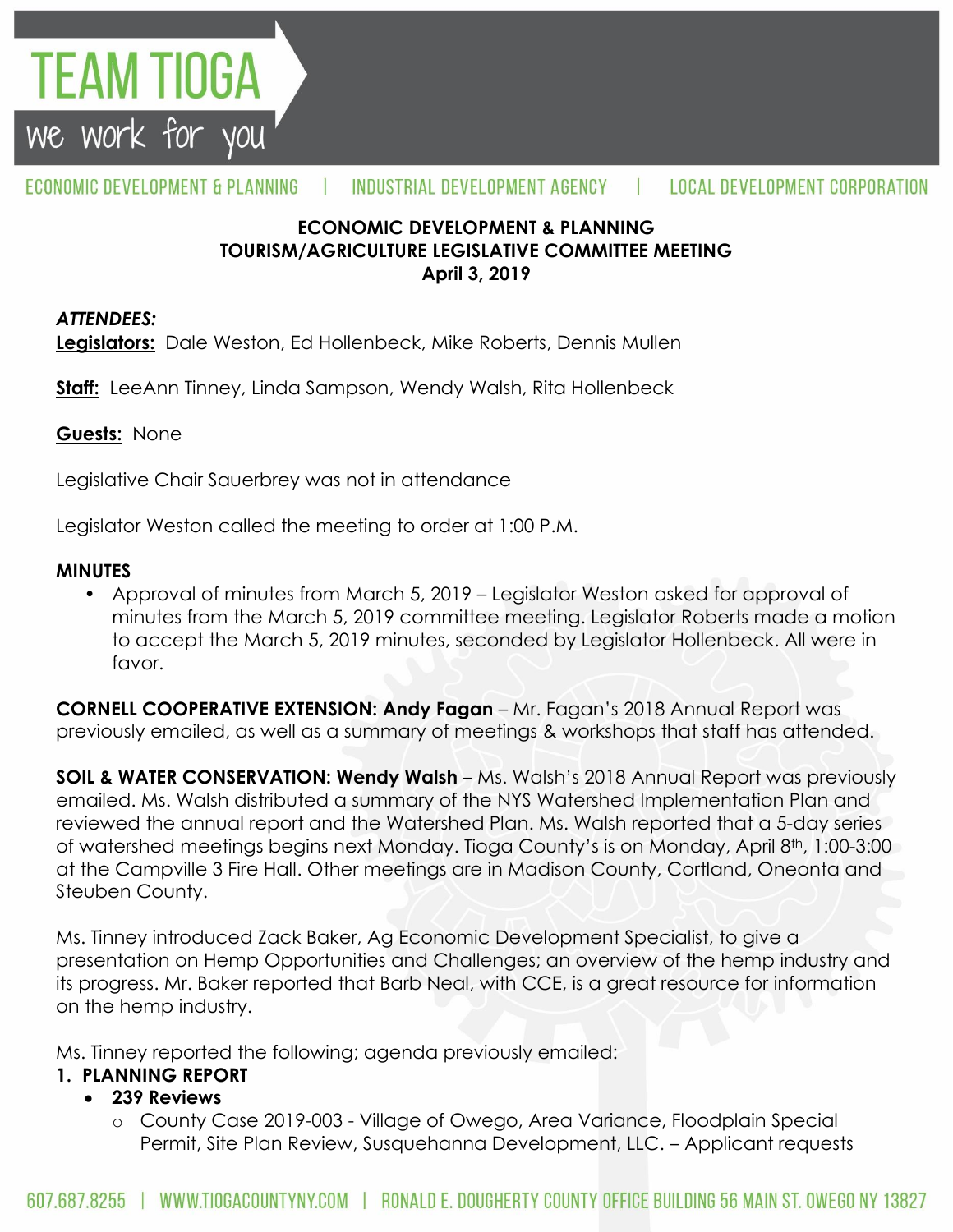these approvals to establish, construct and operate a sushi restaurant at 174 Front Street located on the corner of State Route 96 and State Route 17C just adjacent to the Court Street Bridge. Staff recommended approval and the TCPB unanimously carried the vote.

- **Municipal Projects/Plans**: Ms. Jardine continues to assist with the following:
	- o Village of Waverly Serving on the Waverly Glen Park Improvement Projects Oversight Committee funded by an OPRHP CFA grant application to ensure project keeps making progress. Assisting the Village Clerk in conducting required grant administrative activities.
- **Other Activities:** Ms. Jardine is working on the following:
	- o TEAM Tioga writing a grant application for \$725,000 to the National Parks Service Historic Revitalization Subgrant Program to stabilize four significant but deteriorating historic structures in the Owego Central Historic District – the Owego Fire Station, the Owego Police Station, Tioga Theater and Tioga Trails. Ms. Tinney reported just learning that the sponsor we were going to use, the LDC, and what was needed for federal designation did not come through; other possibilities are being explored.
	- o Assisted REAP in applying for a USDA RDBG Business Opportunity Grant to fund a feasibility study for shared or consolidated Code Enforcement Officer Services.
	- o NYS DEC conducted an MS4 Stormwater Program audit. Tioga County received a marginal score. DPW needs to develop and utilize several documentation forms for various operations, and we need to develop a Stormwater Management Program Plan self-audit for evaluation purposes. All these required items must be provided to DEC by June 30.
	- o Formed the Tioga County Complete Count Committee and scheduling a date for the Committee's first meeting in April.

# **Resolutions** – None

**2. ECONOMIC DEVELOPMENT REPORT** – Ms. Tinney reported on the following; agenda previously emailed:

# **Outreach**

- o Owego Apalachin Central School District Provided assistance with the school district on the Town of Owego Solar Project regarding the PILOT Agreement.
- o Tioga State Bank Met regarding a DRI project.
- o Community Foundation of South Central NY Met to discuss what foundation funds are available.
- o Lockheed Martin Met regarding the possibility of a new project.
- o ENSCO Met regarding the possibility of a new project.
- o Regional Council Executive Committee Meeting attended.
- o Regional Council Advanced Mfg. Work Group Meeting attended.
- o Regional Council Workforce Development Work Group Meeting attended.
- o Greater Valley Chamber of Commerce Annual dinner attended on March 20<sup>th</sup>.
- o Town of Nichols Meeting attended.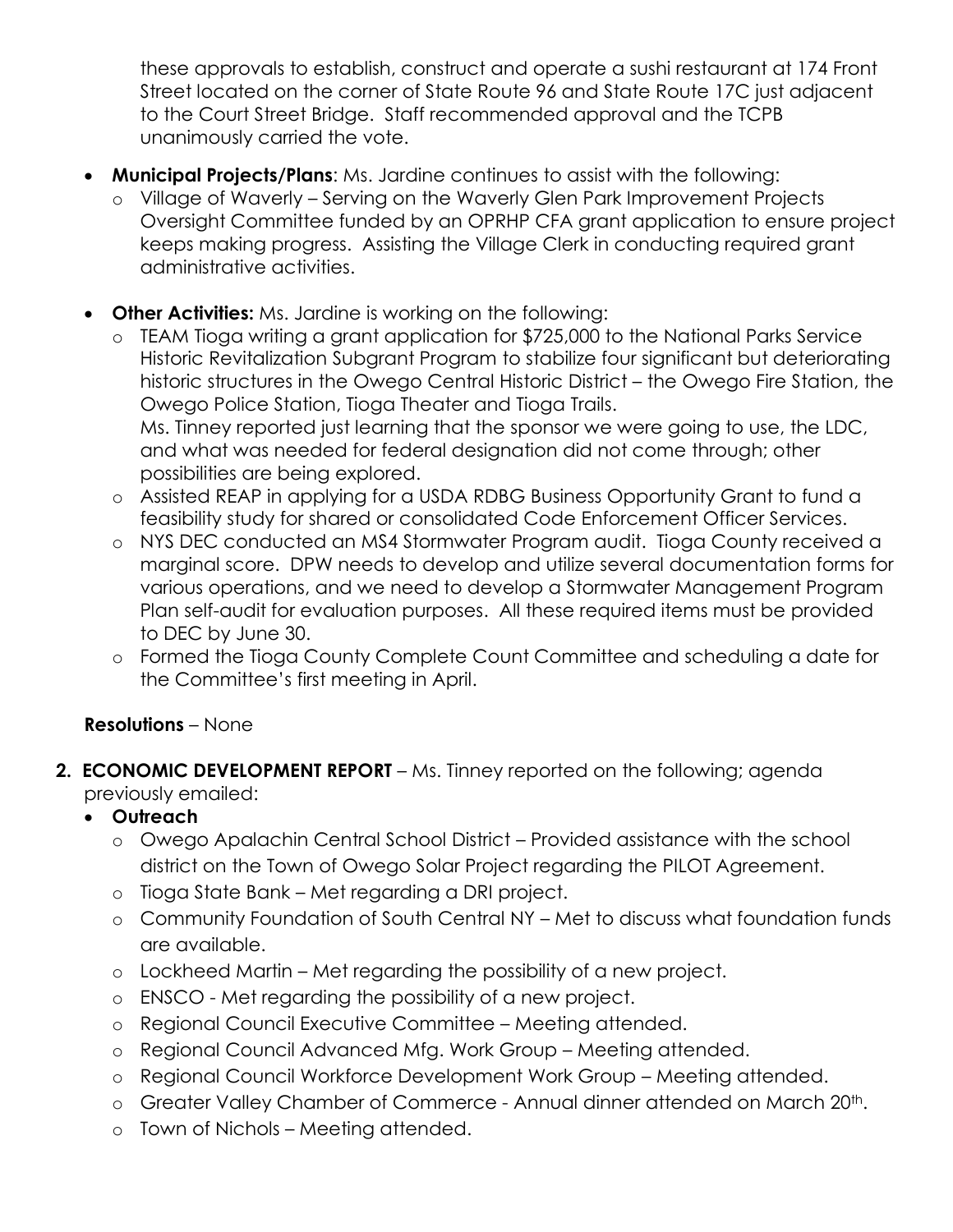- o Fingerlakes Wine Country Tourism Marketing Association Attended monthly meeting; working on policy changes.
- o Rural Health Network Working on transit possibilities, including a Van to Work Program that is about to launch.
- o Home Central Annual Contractors Dinner Attended and spoke at the annual dinner. This is the second year attended, first year to speak at the event. Good turnout, nice event.
- o Workforce Investment Board Monthly meeting attended.

# **Project Updates**

- o Gateway
	- Grant Disbursement Agreement has been finalized; working through closing on the funding for the project.
- o Parkview Project is complete.
	- Grant Disbursement Agreement finalized; final payment request has been made. Looking forward to opening soon.
- o Owego Gardens 2
	- ▶ IDA voted to approve PILOT request. Will be meeting on Friday; project moving forward.
- o V & S (Voight & Sweitzer) Steel galvanizing business.
	- > Land closing completed; PILOT closing completed.
	- Joint meeting with Fire Department representatives, the Town Board and company officials to talk through project and facility expectations.
- o Jeff Luciano Continue discussions on CBD oil processing possibilities.
- o Nichols Distribution, LLC (Best Buy)
	- IDA voted to approve PILOT request for sales tax exemption only.
- o Restore NY Projects
	- $\triangleright$  Village of Owego Moving forward with paperwork.
	- $\triangleright$  Village of Waverly Moving forward with paperwork.
- o Village of Owego DRI Following meetings attended:
	- $\triangleright$  Local Planning Committee meetings Last meeting on March 13th.
	- $\triangleright$  Co-Chair Conference March 6<sup>th</sup>.
	- $\triangleright$  Public Workshop March 5<sup>th</sup>.
	- $\triangleright$  Final submission to State March 29<sup>th</sup>.

Ms. Tinney reported approximately13.6 million dollars of projects have been submitted. The State will review the recommended projects and cut back to 9.7 million dollars. Administrative services will be paid directly to BFJ Planning, the consultants hired to assist in the DRI Project.

Ms. Tinney reported the announcement of what projects to be funded will be made in the July/August timeframe. Ms. Tinney reported the ED&P staff has met to discuss the projects and listed the probability of approved projects; high, moderate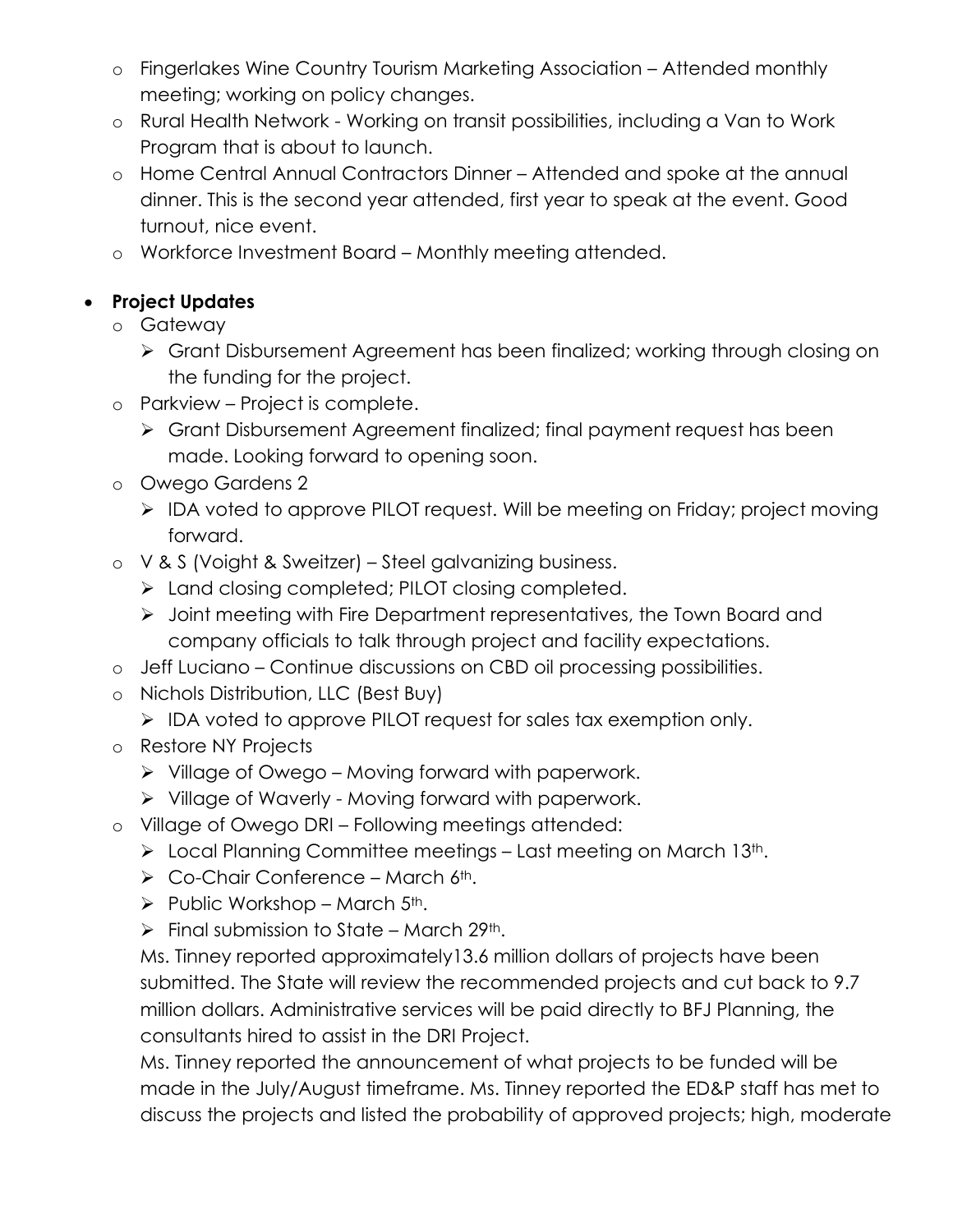and low. The purpose is to get a head start on the process and be ready to provide the necessary assistance to get the projects moving.

**State Leads** – None

# **Workforce Development**

o Workforce Pipeline Study – This project is moving forward. Responses from Lockheed Martin, Crown, Cork and Seal, Best Buy, Leprino; nothing from Tioga Downs yet.

## **Housing**

- o Community Investment Task Force formed in each of the following communities:
	- Village of Owego
	- **▶ Village of Newark Valley**
	- $\triangleright$  Village of Waverly

Each community has met and identified their target neighborhood. They have been asked to identify a specific area for improvements.

## **Other**

- o IDA NYS Comptroller Audit is underway. They are gathering information at this time and will let us know what area of the IDA they are going to focus on later this week.
- o Ag Update Hemp Presentation by Zack Baker done earlier in the meeting.

## **Resolutions** – The following resolutions were presented and approved:

D03-Resolution Recognizing Teresa Saraceno 20 Years of Dedicated Service to Tioga **County** 

D22-Oppose NYS Senate Bill S.1947 and NYS Assembly Bill A.1261 Related to Hours, Wages and Supplements in Contracts for Public Work

Not on the agenda, Ms. Tinney wanted to thank everyone for their support in passing last month's resolutions for the staffing changes to the ED&P Department. In addition to those changes, Ms. Tinney asked about the possibility of the Economic Development budget and the Planning budget becoming one budget. Ms. Hollenbeck explained that the Economic Development budget and the Planning budget do not fall under the same statewide comptroller's budgetary classification. Economic Development, a non-mandated service, is home and community services beginning with a 6, and planning, a mandated service, is culture recreation beginning with an 8. Ms. Hollenbeck suggested that this committee could grant the authority for crossover transfers (ex: planning to economic development) without resolution and pointed out that they could be combined on the Munis Financial Software System as far as reporting and next year's budget entry as long as the budgetary classifications remain the same, 6 and 8.

Ms. Tinney and Ms. Hollenbeck will meet and come back to this committee for discussion.